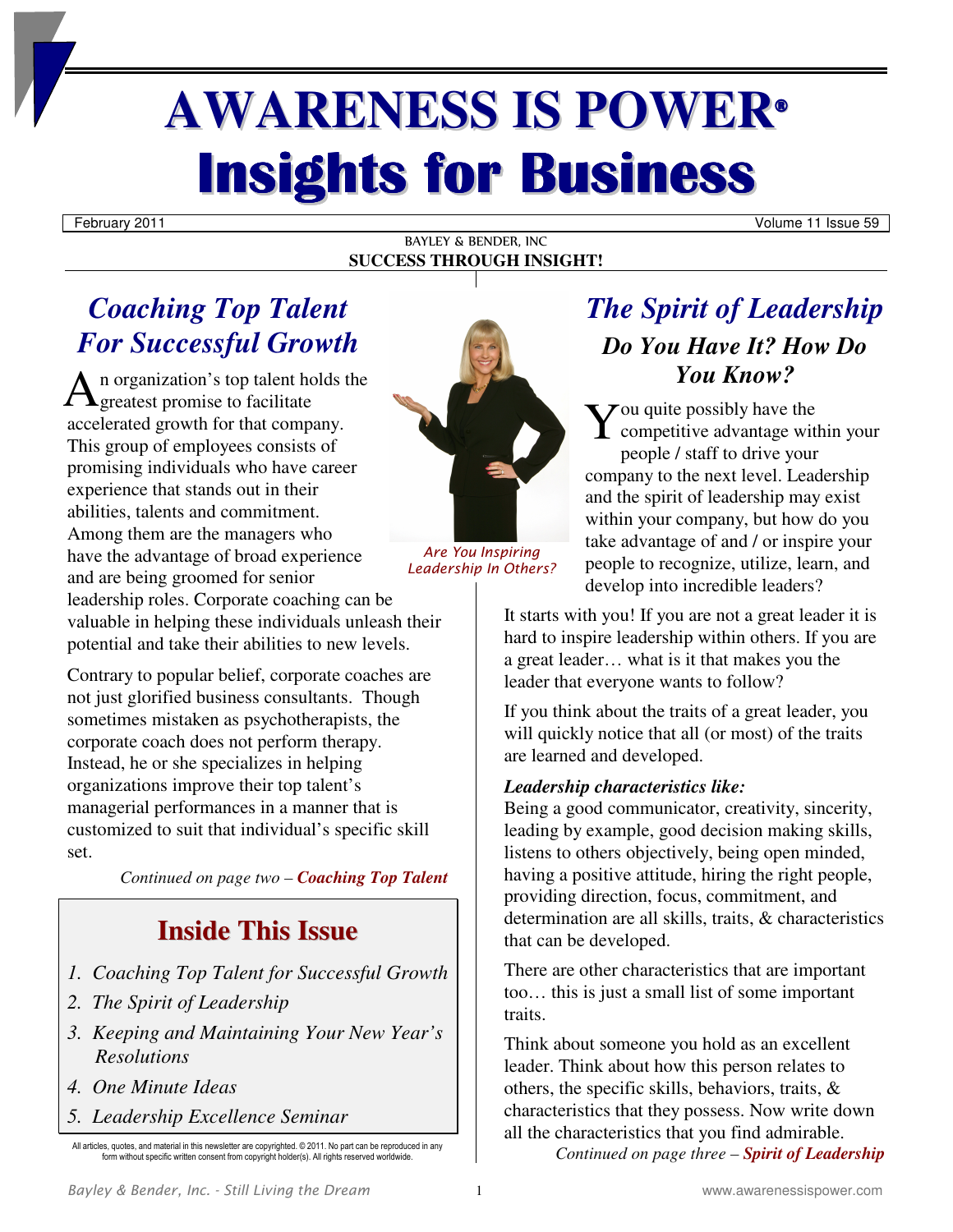### *Continued from page one – Coaching Top Talent*

They are called coaches because they coach an organization's top talent similarly as a sports coach would help a star athlete. They help them stay on track and to maximize their full potential. Coaches dip into a corporate talent pool and emerge having taught these individuals to dramatically sharpen their natural talents and abilities.

It is the coach's job to help top talent create new foundations for their work by encouraging them to unleash their potential and discover their best critical skills. They spend time insuring that the employee fully understands where his or her real talent lies and they help them develop additional

skills that further increase the potential for organizational growth.



The coaching process focuses on the employee's personal

strengths and weaknesses and draws a clear-cut picture of those traits so that the employee knows exactly what needs to be done to meet his or her goals and the company's objectives. Coaches guide employees toward being better managers and assist them in developing collaborative skills that will propel their company's growth forward at a steady pace.

Coaches encourage their trainees to find their own voices as managers and to optimize every task as a matter of course. They cause employees to be able to harness the impetus to make successful transitions from one area to the next. A corporate coach can teach a managerial hopeful how to be a confident leader with strongly defined strategies to replace ineffective job behaviors with highly effective behaviors. They teach strategic planning and teamwork, they increase the self-confidence of the employee, and help them develop effective communication skills.

In the end, the corporate coach becomes the driver for defining an organization's core business culture, and through its top talent, makes it grow.

~ Written specifically for us by our associate Gary Sorrell, Sorrell Associates, LLC. Copyright protected worldwide.

### **KEEPING AND MAINTAINING YOUR NEW YEAR'S RESOLUTIONS**

The coming of a new year is the perfect time to turn a new page, which is the reason so many people create New Year's Resolutions. It's a great opportunity to eliminate bad habits and establish new routines that can help you grow psychologically, emotionally, socially, physically or intellectually. As always though, resolutions are much easier to make than to keep and by the end of January many of us have abandoned our resolve and settled back into our old patterns.

The following are steps to help you to keep your New Year's Resolutions:

- **Choose a realistic goal and make it specific** Instead of choosing an ambiguous goal, focus on something you can realistically set your sights on. For example, don't just say you are going to "lose weight", make it specific, such as you are going to lose 10 lbs.
- **One Resolution is Enough** You may have a long list of things you would like to do during the year, however, the best idea is to NOT spread yourself too thin by choosing one to focus your energies on.
- **Take Small Steps** Start with small steps to help you reach the larger goal because trying to take on too much or doing too much at one time is the primary reason New Year's Resolutions often fail.
- **Understand Change is a process** Recognize that the unhealthy habits or behavior that you wish to change have taken years to develop. This is not a race to the finish line and once you have made the commitment to make a drastic change you will be working on it for years to come.
- **Support From Friends and Family is Vital** It is always a good idea to explain what your goals are to your close friends or family and ask them to help you achieve your goals.
- **Find Sources of Inspiration to Renew Your Motivation** – During your first few days of your commitment to change you will probably feel confident and highly motivated to reach your goal. However, it's important to have a list of resources that will keep you motivated when the times get tough.
- **Constantly work your goals**  Consider keeping a resolution journal, where you can write about your successes and struggles during your journey. Typically after the first 30 days most people have lost the excitement and initial spark of keeping their New Year's resolution. Therefore it's important to keep yourself inspired by constantly working on your goals.

*"Success means having the courage, the determination, and the will to become the person you believe you were meant to be." ~ George Sheehan*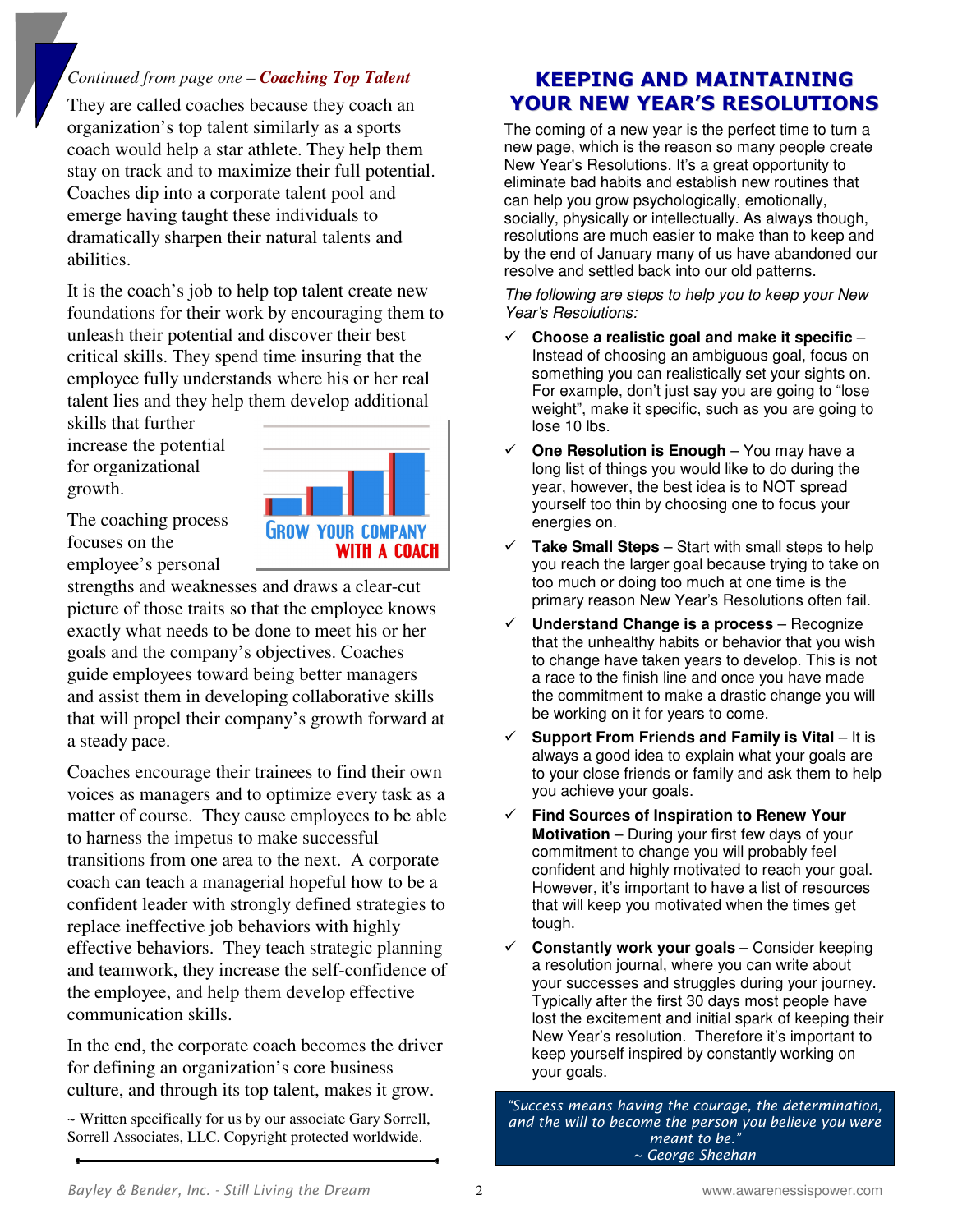### *Continued from page one – Spirit of Leadership*

Do you possess all of the same characteristics? Of the ones that you don't possess, are they learned & developed?

Does this give you an action plan for self-development? Could you use this exercise for developing leadership within your company?

Your role as a leader is to provide the vision, direction, goals, values, framework, resources, and long term direction for your company. It is also to inspire & motivate others to give their best. A great place to start



is by getting your entire staff into the spirit of leadership so they too can help your company be successful.

Having well organized methods to help you develop yourself and your people into great leaders, and utilizing mentors & coaches to keep you focused is a method of success.

### *Start today!*

~ Copyright protected worldwide. All Rights Reserved. Gary Sorrell

### *IRS Announces 2011 Standard Mileage Rates*

WASHINGTON — The Internal Revenue Service issued the 2011 optional standard mileage rates used to calculate the deductible costs of operating an automobile for business, charitable, medical or moving purposes.

As of Jan. 1, 2011, the standard mileage rates for the use of a car (also vans, pickups or panel trucks) will be:

- $\checkmark$  51 cents per mile for business miles driven
- $\checkmark$  19 cents per mile driven for medical or moving purposes
- $\checkmark$  14 cents per mile driven in service of charitable organizations

The standard mileage rate for business is based on an annual study of the fixed and variable costs of operating an automobile. The rate for medical and moving purposes is based on the variable costs as determined by the same study. Independent contractor Runzheimer International conducted the study.

A taxpayer may not use the business standard mileage rate for a vehicle after using any depreciation method under the Modified Accelerated Cost Recovery System (MACRS) or after claiming a Section 179 deduction for that vehicle. In addition, the business standard mileage rate cannot be used for any vehicle used for hire or for more than four vehicles used simultaneously.

Taxpayers always have the option of calculating the actual costs of using their vehicle rather than using the standard mileage rates.

~ Source: www.IRS.gov



#### **Serial Entrepreneurs Driven by Need for Practical Return on Effort**

*Featured in the Harvard Business Review's – The Daily Stat* 

62% of serial entrepreneurs see it as a top priority to get a practical return on time or money spent; a value that is viewed as primary by only 38% of U.S. adults, according to a study by TTI Performance Systems.

Only 10% of repeat entrepreneurs rank the desire for personal power number 1, about the same proportion as the rest of the population, says the firm, a developer of assessment tools for job matching and other functions.



The Literacy Site provides a feelgood way to help promote awareness of the importance of literacy through easy and quick online activities.

With a simple, daily click of the **"[Click Here to Give - it's FREE](http://www.theanimalrescuesite.com/clickToGive/home.faces?siteId=6&link=ctg_lit_home_from_lit_home_leftnav_logo)"** button at The Literacy Site, visitors help provide free books to children in need. Visitors pay nothing. The distribution of these books are paid for by our site sponsors and through our charitable partners.

[Click Here for more info…](http://www.theanimalrescuesite.com/clickToGive/home.faces?siteId=6&link=ctg_lit_home_from_lit_home_leftnav_logo)

### Don't miss next month's issue. Subscribe now!

### AWARENESS IS POWER® *Insights for Business*

2024 Powder Mill Rd Silver Spring, MD 20903

> Tel: 301-439-8317 E-mail: aip@awarenessispower.com

> Visit Our Web Site at: www.awarenessispower.com

12 Issues For Only \$97